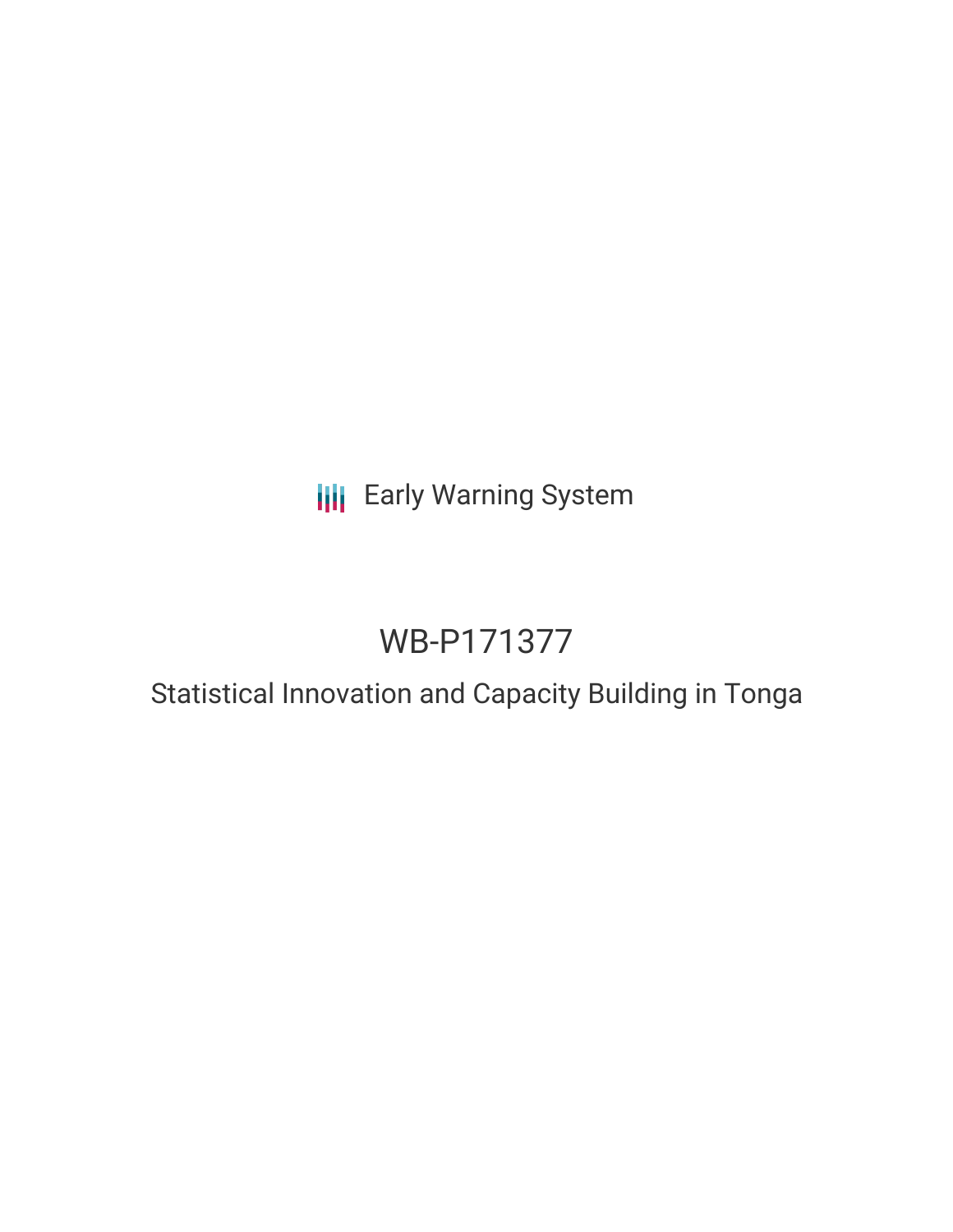

#### **Quick Facts**

| <b>Countries</b>               | Tonga               |
|--------------------------------|---------------------|
| <b>Financial Institutions</b>  | World Bank (WB)     |
| <b>Status</b>                  | Proposed            |
| <b>Bank Risk Rating</b>        | C                   |
| <b>Voting Date</b>             | 2020-02-11          |
| <b>Borrower</b>                | Government of Tonga |
| <b>Sectors</b>                 | Law and Government  |
| <b>Investment Type(s)</b>      | Grant               |
| <b>Investment Amount (USD)</b> | $$1.50$ million     |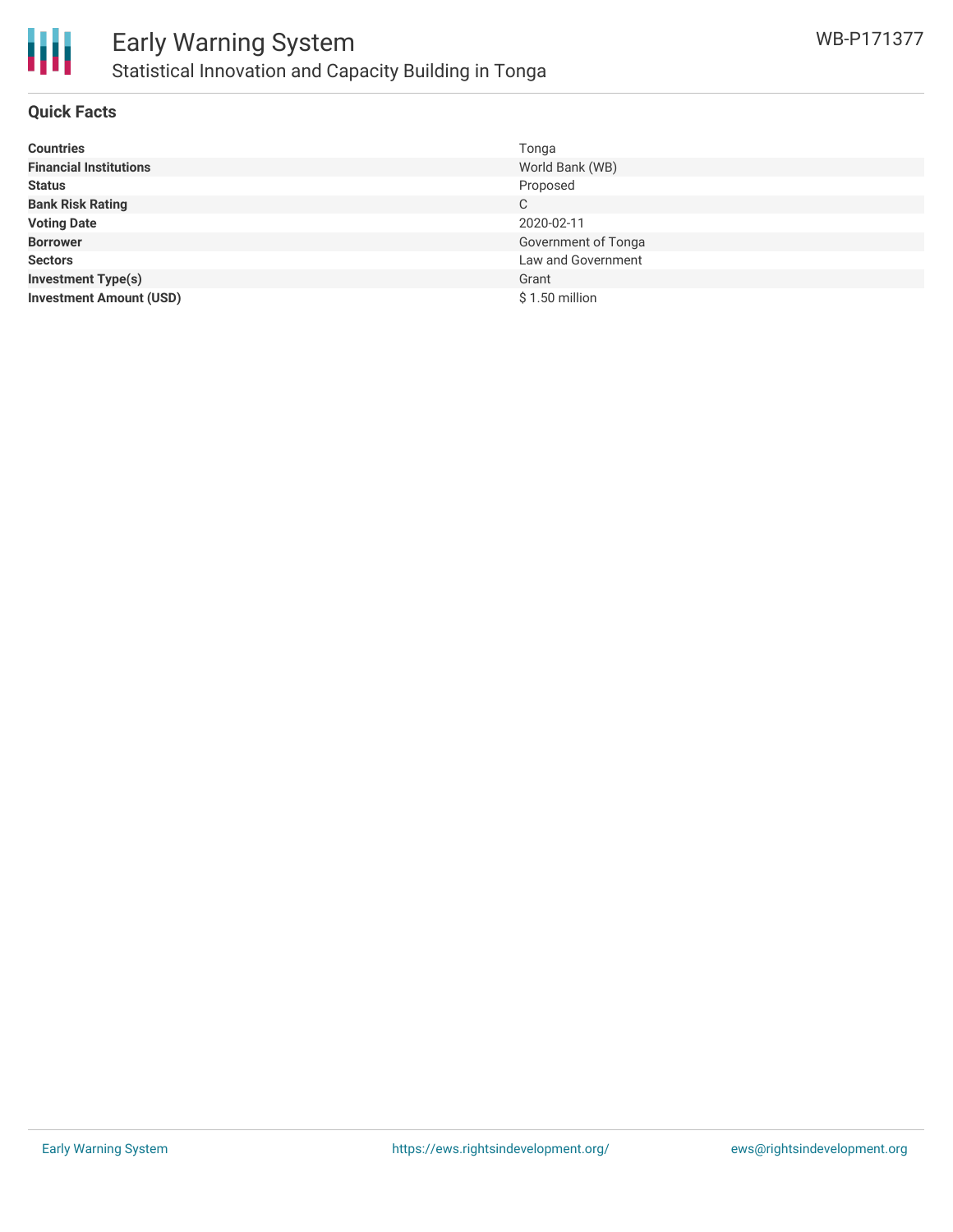

#### **Project Description**

According to the bank document, the proposed project will "support countries in the Pacific region to increase the quality, frequency, and timeliness of socioeconomic statistics. The program envisions one regional organization grant to the Statistics for Development Division (SDD) of the Pacific Community, and two to three country level projects. The grant to the regional organization has planned three components. First, the grant will support the newly formed Pacific Statistics Methods Board (PSMB). The PSMB was created by the 2017 Heads of Planning meeting to promote rigorous approaches to methodological work in regional National Statistics Offices (NSOs). The second component supports SDD to increase their capacity to analyze and provide training in welfare measurement, including the calculation of poverty statistics. The final component provides financing to foster innovation, focused mainly on novel methods of data collection. The country-level grants supportthe collection of the next one to two rounds of the Household Income and Expenditure Survey (HIES) using improved methods, including a revised questionnaire, electronic data capture and verification, and reduced processing times. In addition, the countryprojects will provide targeted support to the project implementation teams within the NSOs, including materials and non-statistics technical training."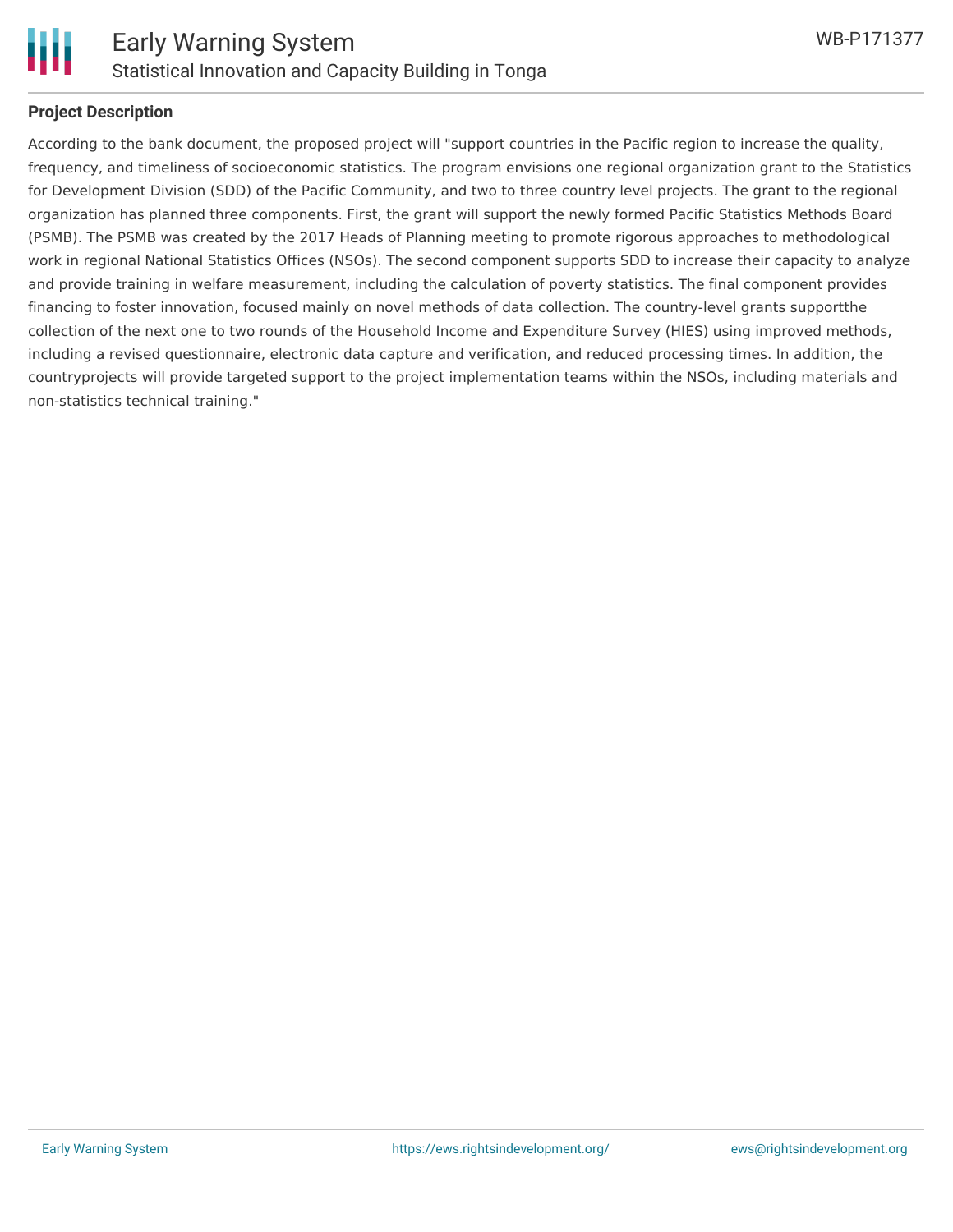

#### **Investment Description**

World Bank (WB)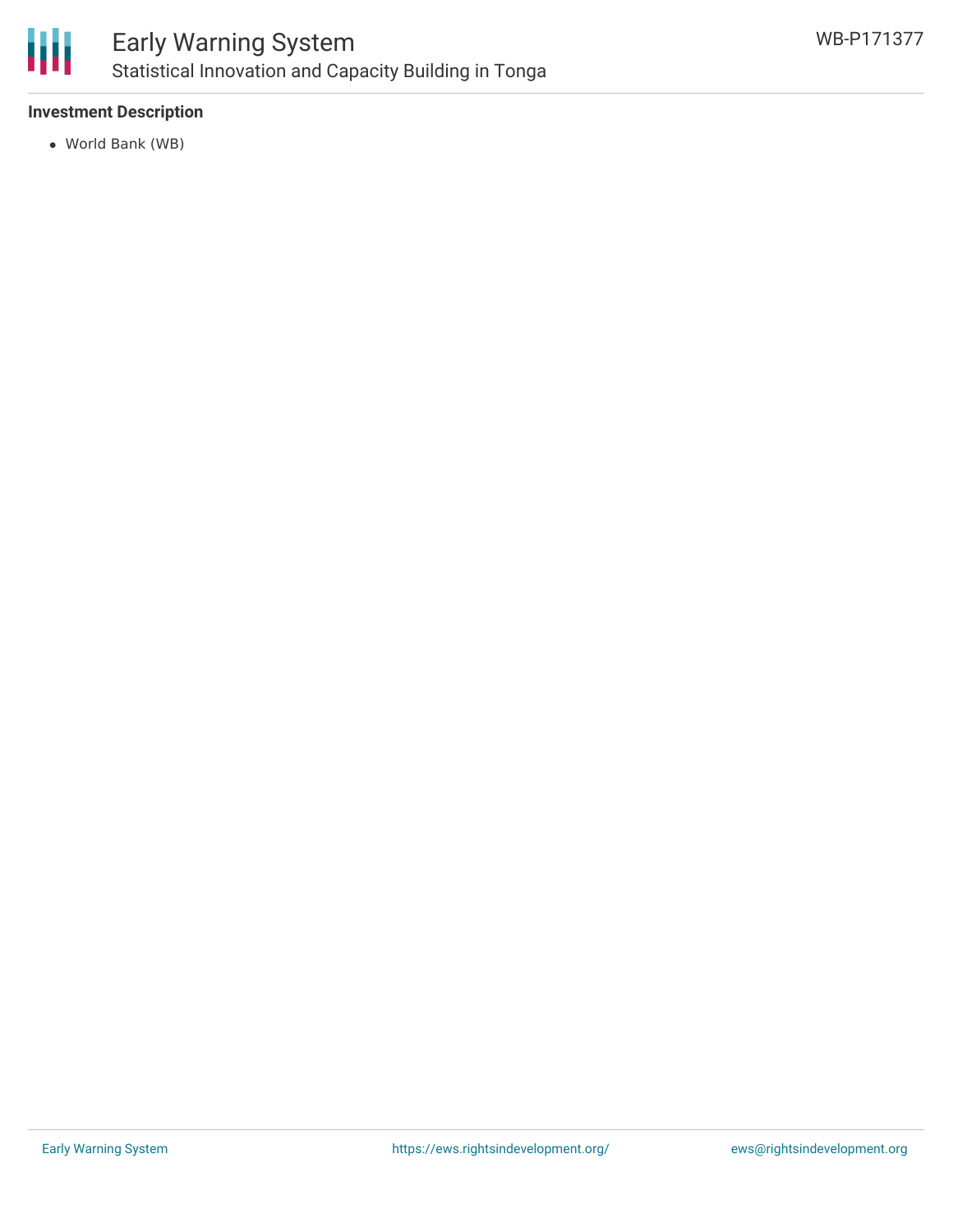

#### **Contact Information**

World Bank Kristen Himelein Kastelic, Team Leader-Senior Economist/Statistician

Borrower/Client/Recipient Tonga Ministry of Finance

Implementing Agencies Tonga Department of Statistics (TDOS) Viliami Fifita Government Statistician vfifita@stats.gov.to

#### **ACCOUNTABILITY MECHANISM OF WORLD BANK**

The World Bank Inspection Panel is the independent complaint mechanism and fact-finding body for people who believe they are likely to be, or have been, adversely affected by a World Bank-financed project. If you submit a complaint to the Inspection Panel, they may investigate to assess whether the World Bank is following its own policies and procedures for preventing harm to people or the environment. You can contact the Inspection Panel or submit a complaint by emailing ipanel@worldbank.org. You can learn more about the Inspection Panel and how to file a complaint at: <http://ewebapps.worldbank.org/apps/ip/Pages/Home.aspx> .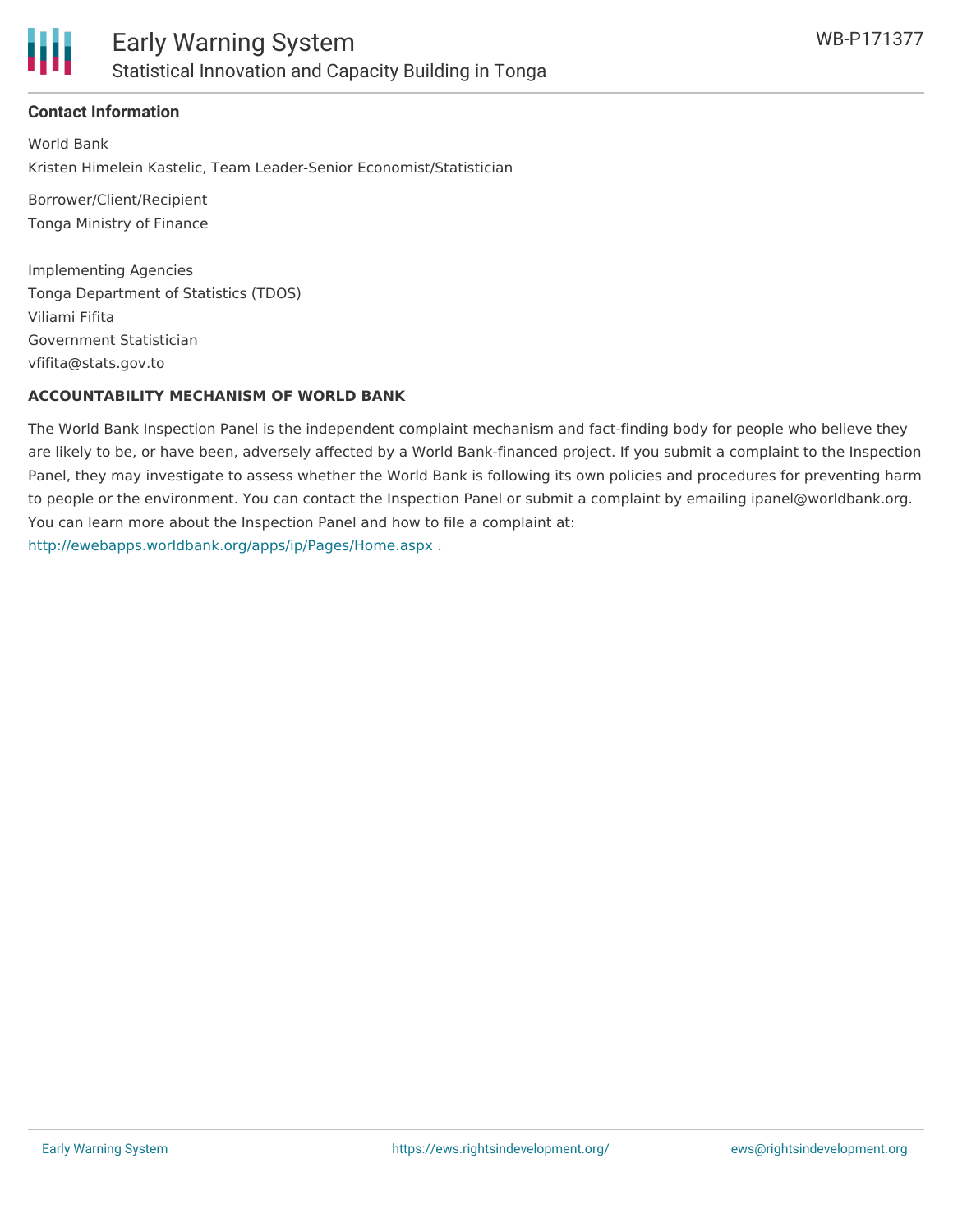

#### **Bank Documents**

Concept Project [Information](https://ewsdata.rightsindevelopment.org/files/documents/77/WB-P171377.pdf) Document (PID) - Statistical Innovation and Capacity Building in Tonga - [\[Original](http://documents.worldbank.org/curated/en/393971568929054793/pdf/Concept-Project-Information-Document-PID-Statistical-Innovation-and-Capacity-Building-in-Tonga-P171377.pdf) Source]